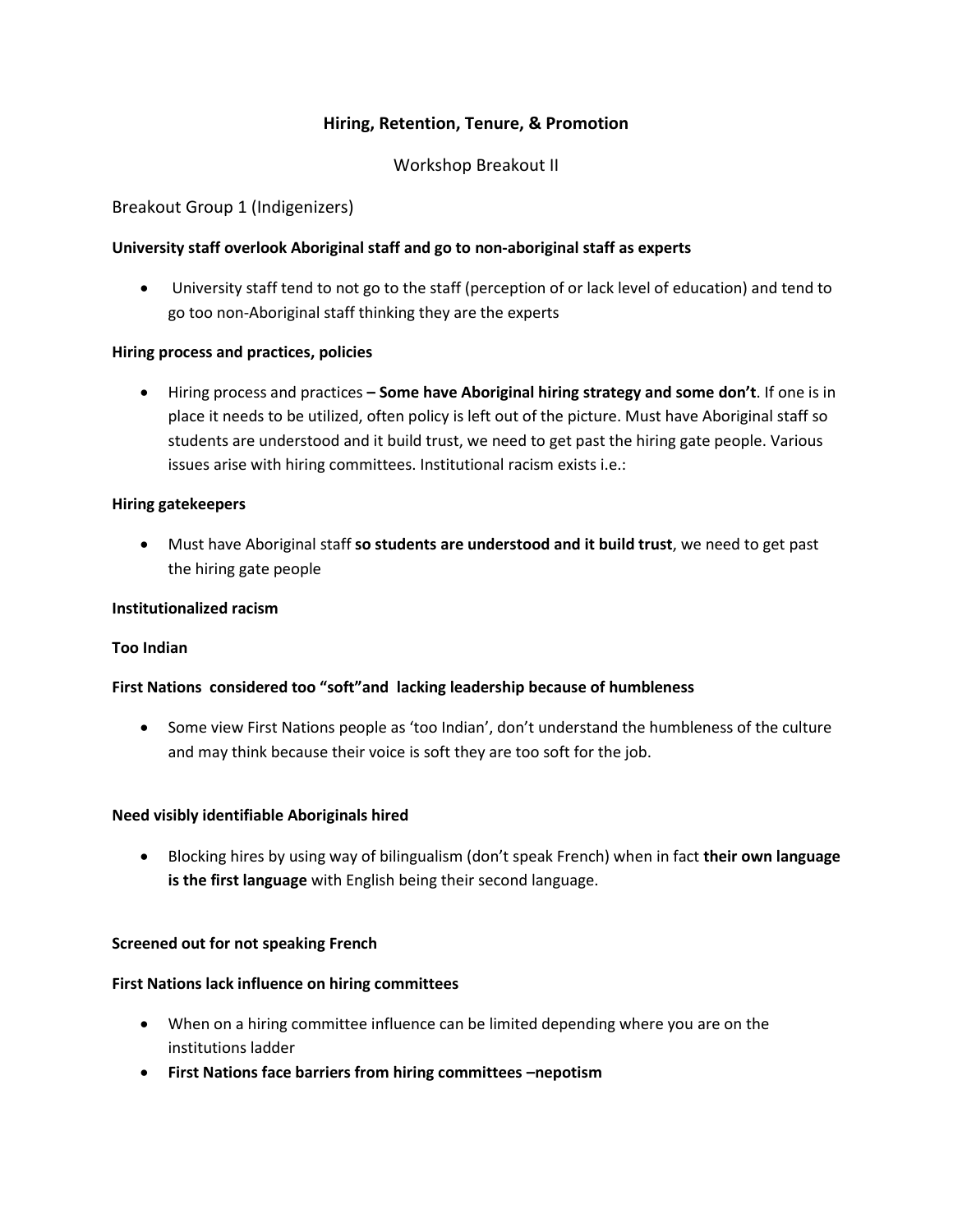- There is control of Hiring Committees; keeping those who want First Nations staff off the hiring committee and there is also nepotism.
- **First Nations cannot get on hiring committee**
- **Lack of official Qualifications huge barrier**
- Lack of qualifications is a big hurdle even though the **potential employee may have extensive experience**
- **First Nations need to be hired institution-wide**
- First Nations should be hired throughout institutions, not just First Nations studies department

# **Need of institution to report to and be accountable to aboriginal councils**

## **Building trust**

 Must have Aboriginal staff **so students are understood and it build trust**, we need to get past the hiring gate people

## **Faculty question First Nations Students paper content/opinions**

## **Indigenous academic resources needed in library**

- Aboriginal councils at institutions that the school reports and are accountable too would be an idea.
- Institutions need Indigenous academia resources in the library to back them up.
- **Sometimes faculty question the content of papers/opinion.**

**Indigenizing needs to be done by First Nations people**

**Institutions moving very slowly towards indigenization**

**Some institutions hostile because being forced to indigenize**

- **Authentic indigenizing is done by First Nations people**
- **Indigenizing should be organic and sustainable**
- **Indigenizing should not be forced on institutions or hostility result**
- Institutions are making baby steps on moving into Aboriginal education.
- Indigenizing needs to done by First Nations people to be and feel authentic. Should be organic and not just a project, most of these projects are started with grant money, and stop when the money runs out. Grants do not create sustainable services and programs for the students

## **Funding**

- **Grants need to fund long term positions**
- **First Nations only included because they are needed for proposal request**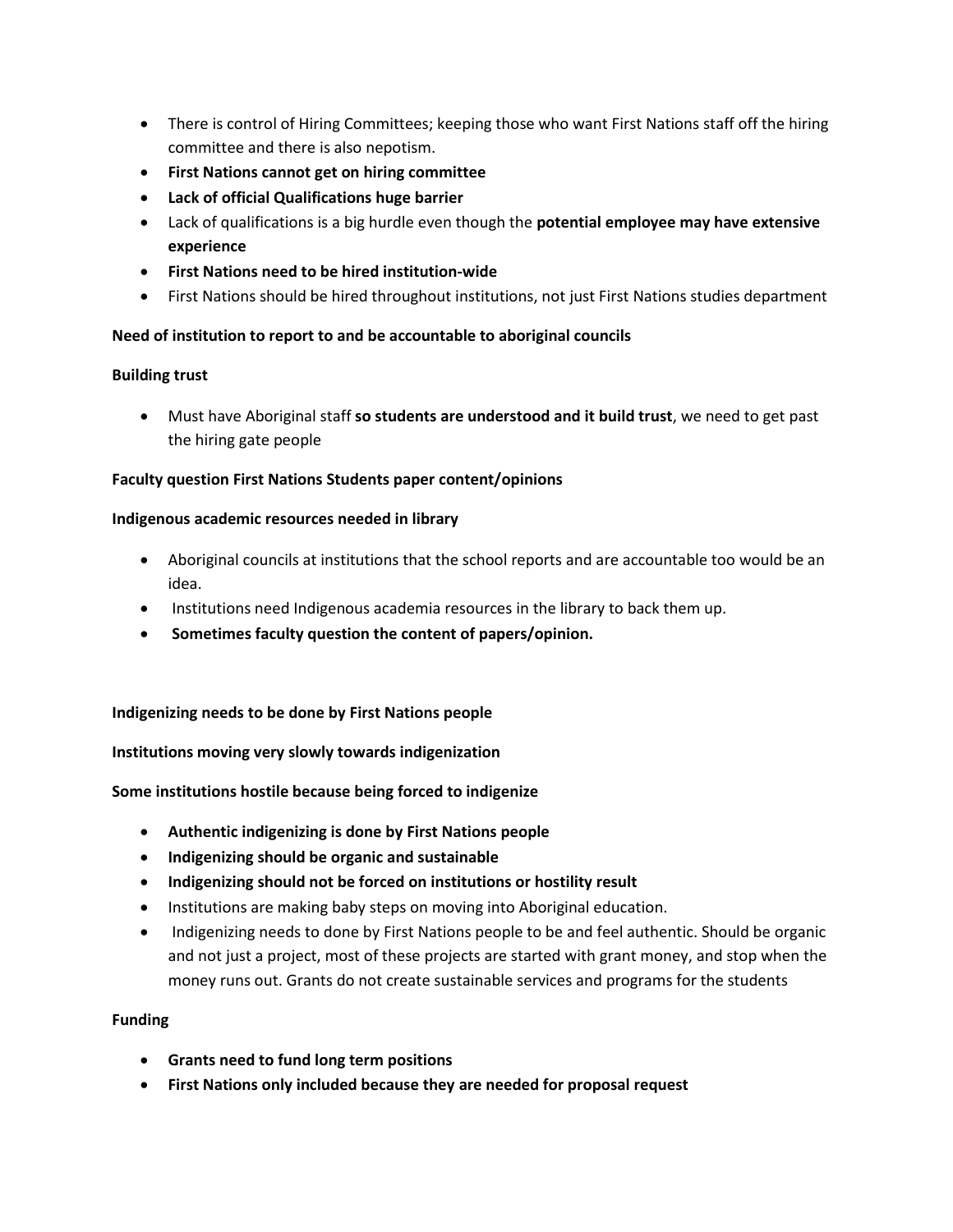## **Position ends when funding ends**

## **Indigenizing a difficult concept to grasp;**

- Some find the word "Indigenizing" incomprehensible when there is already elusive grasp on what Indigenization means across the Province. Perhaps terminology such as "Celebrating Aboriginal Culture" would be more suitable and easier to understand.
- We are internalizing what Indigenization means to each of us. One term is not effective for every institution.
- **should "Celebrating Aboriginal Culture" be more**
- **Suitable and easier to understand?**
- **One term is not effective for every institution**

## **Core funding needed for hiring**

- **Soft funding leads to high faculty/staff turnover**
- With soft funding unreliable we tend to end up 'starting over' on these projects. Strategic plans need to include Aboriginal hiring and retention versus contract work. Turnover is high with faculty/staff because the funding isn't core.

## **Strategic plans need to include Aboriginal hiring and retention**

## **Senior Management and Board need to visibly champion Indigenization**

 Should be more Presidents attending this forum. Important that Board and Senior Management are agreeable and ready to facilitate campus wide transition.

## **First Nations languages**

- First Nation languages are still articulated as electives, this makes the courses look 'less than' than other languages.
- **Articulated as electives;**
- **Lower status**

## **Indigenizing a global word**

Are we indigenizing the academy for the world or for Canada?

## **Mentoring from university students to high school**

• The future of universities starts in high school. University students should mentor high school students, help them prepare for what the requirements for post-secondary are.